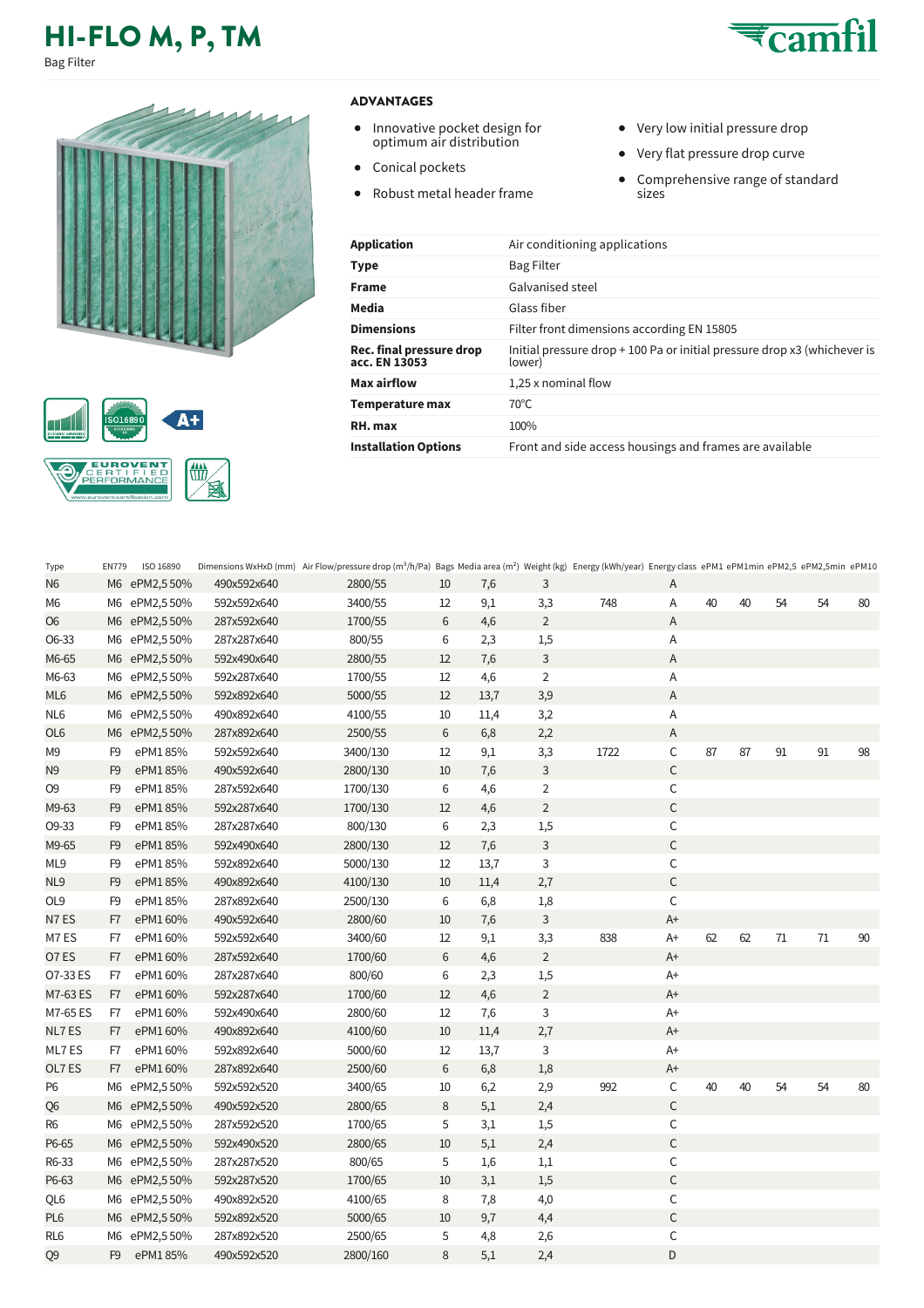| Type             | <b>EN779</b>   | ISO 16890    |             | Dimensions WxHxD (mm) Air Flow/pressure drop (m <sup>3</sup> /h/Pa) Bags Media area (m <sup>2</sup> ) Weight (kg) Energy (kWh/year) Energy class ePM1 ePM1nin ePM2,5 ePM2,5min ePM10 |            |      |                |      |   |        |        |        |      |    |
|------------------|----------------|--------------|-------------|--------------------------------------------------------------------------------------------------------------------------------------------------------------------------------------|------------|------|----------------|------|---|--------|--------|--------|------|----|
| P9               | F <sub>9</sub> | ePM185%      | 592x592x520 | 3400/160                                                                                                                                                                             | 10         | 6,2  | 2,5            | 2016 | D | 87     | 87     | 91     | 91   | 98 |
| R <sub>9</sub>   | F <sub>9</sub> | ePM185%      | 287x592x520 | 1700/160                                                                                                                                                                             | 5          | 3,1  | 1,5            |      | D |        |        |        |      |    |
| R9-33            | F <sub>9</sub> | ePM185%      | 287x287x520 | 800/160                                                                                                                                                                              | 5          | 1,6  | 1,1            |      | D |        |        |        |      |    |
| P9-63            | F <sub>9</sub> | ePM185%      | 592x287x520 | 1700/160                                                                                                                                                                             | 10         | 3,1  | 1,5            |      | D |        |        |        |      |    |
| P9-65            | F <sub>9</sub> | ePM185%      | 592x490x520 | 2800/160                                                                                                                                                                             | 10         | 5,1  | 2,4            |      | D |        |        |        |      |    |
| PL9              | F <sub>9</sub> | ePM185%      | 592x892x520 | 5000/160                                                                                                                                                                             | 10         | 9,7  | 4,1            |      | D |        |        |        |      |    |
|                  | F <sub>9</sub> | ePM185%      | 490x892x520 |                                                                                                                                                                                      |            |      |                |      |   |        |        |        |      |    |
| QL9              |                |              |             | 4100/160                                                                                                                                                                             | 8          | 7,8  | 3,6            |      | D |        |        |        |      |    |
| RL9              | F <sub>9</sub> | ePM185%      | 287x892x520 | 2500/160                                                                                                                                                                             | 5          | 4,8  | 2,5            |      | D |        |        |        |      |    |
| P7-63 ES         | F7             | ePM1 60%     | 592x287x520 | 1700/75                                                                                                                                                                              | 10         | 3,1  | 1,5            |      | Α |        |        |        |      |    |
| P7-65 ES         | F7             | ePM160%      | 592x490x520 | 2800/75                                                                                                                                                                              | 10         | 5,1  | 2,4            |      | Α |        |        |        |      |    |
| R7-33 ES         | F7             | ePM1 60%     | 287x287x520 | 800/75                                                                                                                                                                               | 5          | 1,6  | 1,1            |      | Α |        |        |        |      |    |
| PL7 ES           | F7             | ePM1 60%     | 592x892x520 | 5000/75                                                                                                                                                                              | $10$       | 9,7  | 3,8            |      | Α |        |        |        |      |    |
| QL7 ES           | F7             | ePM1 60%     | 490x892x520 | 4100/75                                                                                                                                                                              | 8          | 7,8  | 3,6            |      | Α |        |        |        |      |    |
| RL7 ES           | F7             | ePM160%      | 287x892x520 | 2500/75                                                                                                                                                                              | 5          | 4,8  | 2,2            |      | Α |        |        |        |      |    |
| P7ES             | F7             | ePM1 60%     | 592x592x520 | 3400/75                                                                                                                                                                              | 10         | 6,2  | 2,6            | 895  | Α | 62     | 62     | 71     | 71   | 90 |
| Q7 ES            | F7             | ePM160%      | 490x592x520 | 2800/75                                                                                                                                                                              | 8          | 5,1  | 2,3            |      | Α |        |        |        |      |    |
| R7ES             | F7             | ePM1 60%     | 287x592x520 | 1700/75                                                                                                                                                                              | 5          | 3,1  | 1,6            |      | Α |        |        |        |      |    |
|                  |                |              |             |                                                                                                                                                                                      |            |      |                |      |   |        |        |        |      |    |
| TO <sub>6</sub>  |                | M6 ePM2,550% | 287x592x370 | 1700/70                                                                                                                                                                              | 6          | 2,7  | 1,4            |      | С |        |        |        |      |    |
| TN6              |                | M6 ePM2,550% | 490x592x370 | 2800/70                                                                                                                                                                              | 10         | 4,5  | 2,15           |      | С |        |        |        |      |    |
| TO6-33           |                | M6 ePM2,550% | 287x287x370 | 800/70                                                                                                                                                                               | $\sqrt{6}$ | 1,3  | 0,8            |      | С |        |        |        |      |    |
| TM6-63           |                | M6 ePM2,550% | 592x287x370 | 1700/70                                                                                                                                                                              | 12         | 2,7  | 1,4            |      | С |        |        |        |      |    |
| TM6              |                | M6 ePM2,550% | 592x592x370 | 3400/70                                                                                                                                                                              | 12         | 5,5  | 2,55           | 1280 | C | 40     | 40     | 54     | 54   | 80 |
| TM6-65           |                | M6 ePM2,550% | 592x490x370 | 2800/70                                                                                                                                                                              | 12         | 4,5  | 2,15           |      | С |        |        |        |      |    |
| TOL6             |                | M6 ePM2,550% | 287x892x370 | 2500/70                                                                                                                                                                              | $6\,$      | 4    | 1,4            |      | С |        |        |        |      |    |
| TNL6             |                | M6 ePM2,550% | 490x892x370 | 4100/70                                                                                                                                                                              | 10         | 6,8  | 2,6            |      | С |        |        |        |      |    |
| TML6             |                | M6 ePM2,550% | 592x892x370 | 5000/70                                                                                                                                                                              | 12         | 8,1  | 2,9            |      | C |        |        |        |      |    |
| TO9              | F9             | ePM185%      | 287x592x370 | 1700/230                                                                                                                                                                             | 6          | 2,7  | 1,35           |      | E |        |        |        |      |    |
| TM9              | F <sub>9</sub> | ePM185%      | 592x592x370 | 3400/230                                                                                                                                                                             | 12         | 5,5  | 2,25           |      | Ε | 87     | 87     | 91     | 91   | 98 |
|                  |                |              |             |                                                                                                                                                                                      |            |      |                |      |   |        |        |        |      |    |
| TN9              | F9             | ePM185%      | 490x592x370 | 2800/230                                                                                                                                                                             | 10         | 4,5  | $\overline{2}$ |      | E |        |        |        |      |    |
| TO9-33           | F <sub>9</sub> | ePM185%      | 287x287x370 | 800/230                                                                                                                                                                              | $\sqrt{6}$ | 1,3  | 0,8            |      | E |        |        |        |      |    |
| TM9-65           | F <sub>9</sub> | ePM185%      | 592x490x370 | 2800/230                                                                                                                                                                             | 12         | 4,5  | 2,15           |      | E |        |        |        |      |    |
| TM9-63           | F <sub>9</sub> | ePM185%      | 592x287x370 | 1700/230                                                                                                                                                                             | 12         | 2,7  | 1,4            |      | E |        |        |        |      |    |
| TOL9             | F <sub>9</sub> | ePM185%      | 287x892x370 | 2500/230                                                                                                                                                                             | 6          | 4    | 1,5            |      | E |        |        |        |      |    |
| TNL9             | F <sub>9</sub> | ePM185%      | 490x892x370 | 4100/230                                                                                                                                                                             | 10         | 6,8  | 2,2            |      | Ε |        |        |        |      |    |
| TML9             | F <sub>9</sub> | ePM185%      | 592x892x370 | 5000/230                                                                                                                                                                             | 12         | 8,1  | 2,5            |      | E |        |        |        |      |    |
| TM7-63 ES        | F7             | ePM1 60%     | 592x287x370 | 1700/95                                                                                                                                                                              | 12         | 2,6  | 1,4            |      | С |        |        |        |      |    |
| TOL7 ES          | F7             | ePM1 60%     | 287x892x370 | 2500/95                                                                                                                                                                              | 6          | 4    | 1,5            |      | C |        |        |        |      |    |
| TO7 ES           | F7             | ePM160%      | 287x592x370 | 1700/95                                                                                                                                                                              | $6\,$      | 2,6  | 1,35           |      | С |        |        |        |      |    |
| TNL7 ES          | F7             | ePM1 60%     | 490x892x370 | 4100/95                                                                                                                                                                              | 10         | 6,8  | 2,2            |      | С |        |        |        |      |    |
| TML7 ES          | F7             | ePM1 60%     | 592x892x370 | 5000/95                                                                                                                                                                              | 12         | 8,1  | 2,5            |      | С |        |        |        |      |    |
|                  |                | ePM1 60%     | 592x592x370 |                                                                                                                                                                                      | 12         |      |                | 1427 |   | $62\,$ | 62     | $71\,$ |      | 90 |
| TM7 ES           | F7             |              |             | 3400/95                                                                                                                                                                              |            | 5,2  | 2,3            |      | С |        |        |        | $71$ |    |
| TN7 ES           | F7             | ePM1 60%     | 490x592x370 | 2800/95                                                                                                                                                                              | $10$       | 4,3  | 2,05           |      | С |        |        |        |      |    |
| <b>TM7-65 ES</b> | F7             | ePM1 60%     | 592x490x370 | 2800/95                                                                                                                                                                              | 12         | 4,3  | 2,15           |      | С |        |        |        |      |    |
| TO7-33 ES        | F7             | ePM1 60%     | 287x287x370 | 800/95                                                                                                                                                                               | $\,6$      | 1,3  | 0,8            |      | С |        |        |        |      |    |
| M7               | F7             | ePM170%      | 592x592x640 | 3400/85                                                                                                                                                                              | 12         | 9,1  | 3,3            | 1099 | Α | $71\,$ | $71\,$ | 80     | 80   | 94 |
| N7               | F7             | ePM170%      | 490x592x640 | 2800/85                                                                                                                                                                              | $10$       | 7,6  | 3              |      | Α |        |        |        |      |    |
| O7               | F7             | ePM170%      | 287x592x640 | 1700/85                                                                                                                                                                              | 6          | 4,6  | $\overline{2}$ |      | Α |        |        |        |      |    |
| 07-33            | F7             | ePM170%      | 287x287x640 | 800/85                                                                                                                                                                               | $\,6$      | 2,3  | 1,5            |      | Α |        |        |        |      |    |
| M7-63            | F7             | ePM170%      | 592x287x640 | 1700/85                                                                                                                                                                              | 12         | 4,6  | 2              |      | Α |        |        |        |      |    |
| M7-65            | F7             | ePM170%      | 592x490x640 | 2800/85                                                                                                                                                                              | 12         | 7,6  | 3              |      | Α |        |        |        |      |    |
| ML7              | F7             | ePM170%      | 592x892x640 | 5000/85                                                                                                                                                                              | 12         | 13,7 | 3              |      | Α |        |        |        |      |    |
| NL7              | F7             | ePM170%      | 490x892x640 | 4100/85                                                                                                                                                                              | $10$       | 11,4 | 2,7            |      | Α |        |        |        |      |    |
|                  |                |              |             |                                                                                                                                                                                      |            |      |                |      |   |        |        |        |      |    |
| OL7              | F7             | ePM170%      | 287x892x640 | 2500/85                                                                                                                                                                              | 6          | 6,8  | 1,8            |      | Α |        |        |        |      |    |
| R7-33            | F7             | ePM170%      | 287x287x520 | 800/105                                                                                                                                                                              | 5          | 1,6  | 1,1            |      | С |        |        |        |      |    |
| P7-63            | F7             | ePM170%      | 592x287x520 | 1700/105                                                                                                                                                                             | 10         | 3,1  | 1,5            |      | С |        |        |        |      |    |
| P7-65            | F7             | ePM170%      | 592x490x520 | 2800/105                                                                                                                                                                             | 10         | 5,1  | 2,4            |      | С |        |        |        |      |    |
| PL7              | F7             | ePM170%      | 592x892x520 | 5000/105                                                                                                                                                                             | 10         | 9,7  | 3,8            |      | С |        |        |        |      |    |
| QL7              | F7             | ePM170%      | 490x892x520 | 4100/105                                                                                                                                                                             | $\,8\,$    | 7,8  | 3,6            |      | С |        |        |        |      |    |
| RL7              | F7             | ePM170%      | 287x892x520 | 2500/105                                                                                                                                                                             | 5          | 4,8  | 2,2            |      | С |        |        |        |      |    |
| P7               | F7             | ePM170%      | 592x592x520 | 3400/105                                                                                                                                                                             | $10$       | 6,2  | 2,6            | 1348 | С | $71\,$ | $71\,$ | 80     | 80   | 94 |
| Q7               | F7             | ePM170%      | 490x592x520 | 2800/105                                                                                                                                                                             | 8          | 5,1  | 2,3            |      | С |        |        |        |      |    |
| R7               | F7             | ePM170%      | 287x592x520 | 1700/105                                                                                                                                                                             | 5          | 3,1  | 1,6            |      | С |        |        |        |      |    |
| TO <sub>7</sub>  | F7             | ePM170%      | 287x592x370 | 1700/130                                                                                                                                                                             | 6          | 2,6  | 1,35           |      | D |        |        |        |      |    |
|                  |                |              |             |                                                                                                                                                                                      |            |      |                |      |   |        |        |        |      |    |
| TM7-63           | F7             | ePM170%      | 592x287x370 | 1700/130                                                                                                                                                                             | $12\,$     | 2,6  | 1,4            |      | D |        |        |        |      |    |
| TOL7             | F7             | ePM170%      | 287x892x370 | 2500/130                                                                                                                                                                             | 6          | 4    | 1,5            |      | D |        |        |        |      |    |